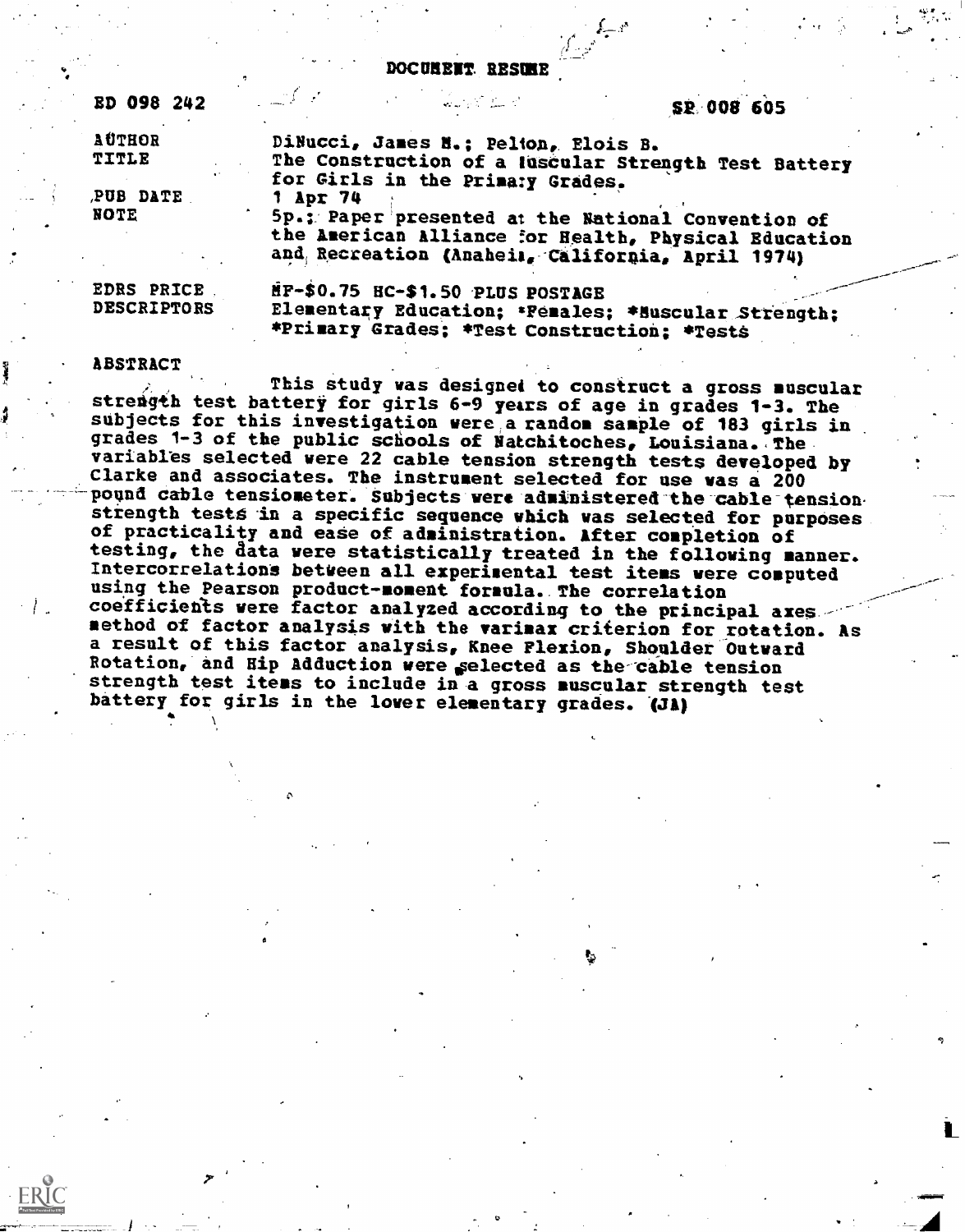# THE CONSTRUCTION OF A MUSCULAR STRENGTH TEST BATTERY\* FOR GIRLS IN THE PRIMARY GRADES

by  $\mathcal{A}$  and  $\mathcal{A}$ James M. DiNucci, Ph.D. Associate Professor Stephen F. Austin State University Nacogdoches, Texas.

**ED 038242** 

ESPUNG 605

Elois B. Pelton, Ed. D. Assistant Professor' Central Missouri State College Warrensburg, Missouri

OK.

# INTRODUCTION

Physical educators have long recognized muscular strength as a basic component of physical fitness and strength development as an important objective of physical education programs. Muscular strength test batteries have been developed to evaluate the strength development of boys and girls from grade 4 through college but very little research relative to muscular strength has been conducted utilizing lower elementary children because valid, reliable, and objective, strength test batteries have not been available.

# STATEMENT OF THE PROBLEM

The purpose of this study was to construct a gross muscular strength test battery for girls 6 to 9 years of age in grades one, two, and three.

### METHODOLOGY

The subjects for this investigation were a random sample of 183 girls in grades one, two, and three of the public schools of

\*Presented at the AAHPER National Convention in Anaheim,

m

U S DEPARTMENT OF NEALF14. EDUCATION WELFARE NATIONAL INSTITUTE OF

EDUCATION 5<br>THIY, DOCUMENT MAS BEEN REPRO<br>DIAED EXACTLY AS RECEIVED FROM TO T THE PERSON OR ORGANIZATION ORIGIN. A TING IT POINTS OF VIEW ON 07'INIONS STATED DO NOT NECESSARILY REPRE<br>SENT OFFICIAL NATIONAL INSTITUTE OF DIE<br>EDUCATION POSITION OR POLICY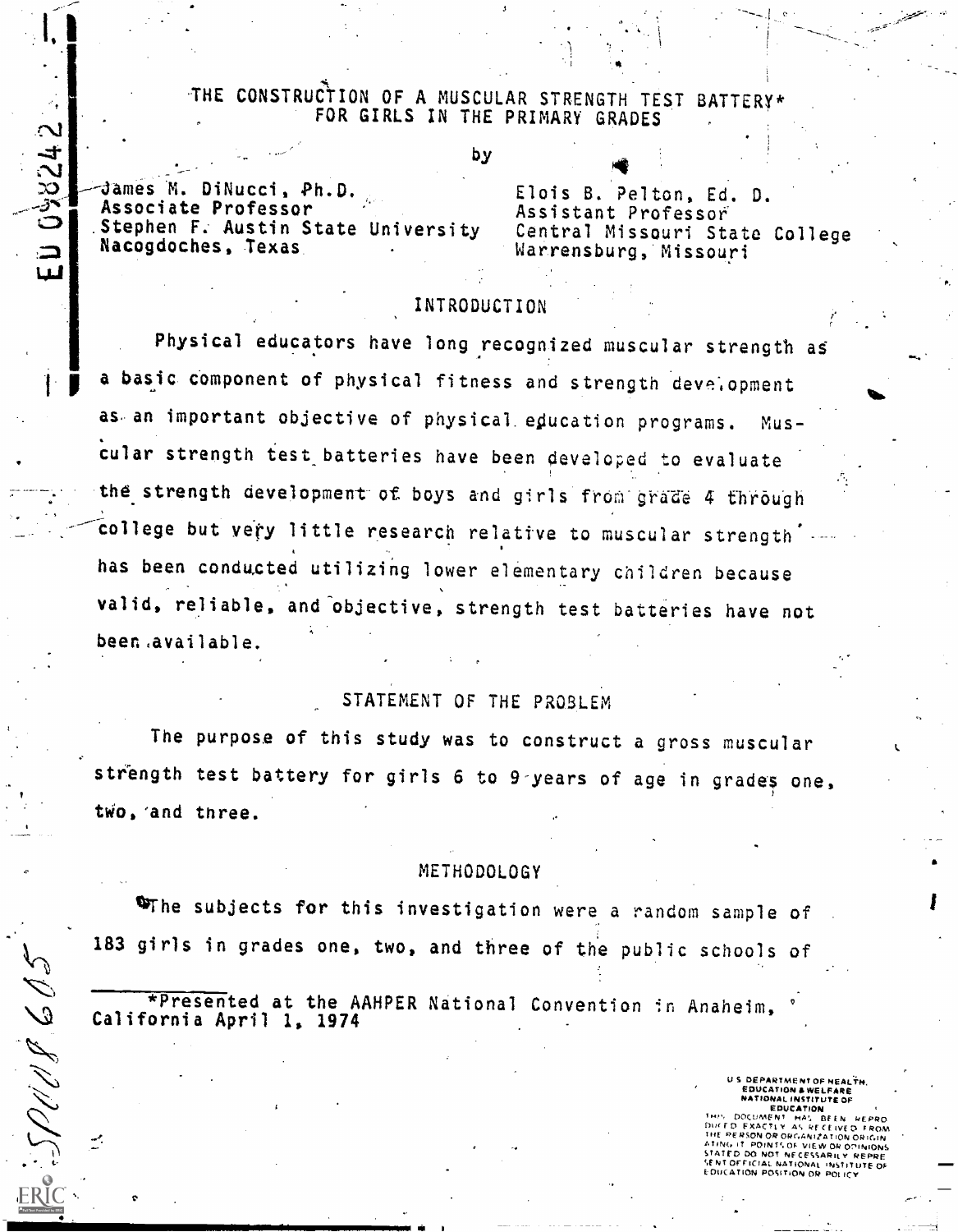Natchitoches, Louisiana. Included in the sample were 62 girls from grade one, 62 girls from grade two, and 59 girls from grade three. The subjects ranged in age between 6 and 9 years and were free of any physical abnormality or organic deficiency.

The variables selected for this study were 22 cable tension strength tests developed by Clarke and associates. These'specific variables were selected on the basis of previous research  $\cdot$ conducted in the, area of strength test constriction. The cable tension strength test items selected for inclusion in this investigation were as follows.

| 1. Wrist dorsi flexion       | ¢.  | 12. Trunk flexion         |
|------------------------------|-----|---------------------------|
| 2. Elbow flexion             |     | 13. Trunk extension       |
| 3. Elbow extension           |     | 14. Trunk lateral flexion |
| 4. Shoulder flexion          |     | $15.$ Hip flexion         |
| 5. Shoulder extension        |     | 16. Hip extension         |
| 6. Shoulder abduction        |     | 17. Hip abduction         |
| 7. Shoulder adduction        |     | 18. Hip adduction         |
| 8. Shoulder inward rotation  |     | 19. Hip inward rotation   |
| 9. Shoulder outward rotation |     | 20. Hip outward rotation  |
| 10. Knee flexion             | 21. | Ankle dorsi flexion       |
| 11. Knee extension           |     | 22. Ankle plantar flexion |

The instrument'selected for use in this investigation was .a 200 pound cable tensiometer manufactured by Pacific Scientific Supply of Anaheim, California and carried catalog number 75-6007-114 -00. .This instrument was calibrated prior to use by the Toledo Scale COmpany of Shreveport, Louisiana to insure the accuracy of tension readings. The test equipment and instructions were those

-2-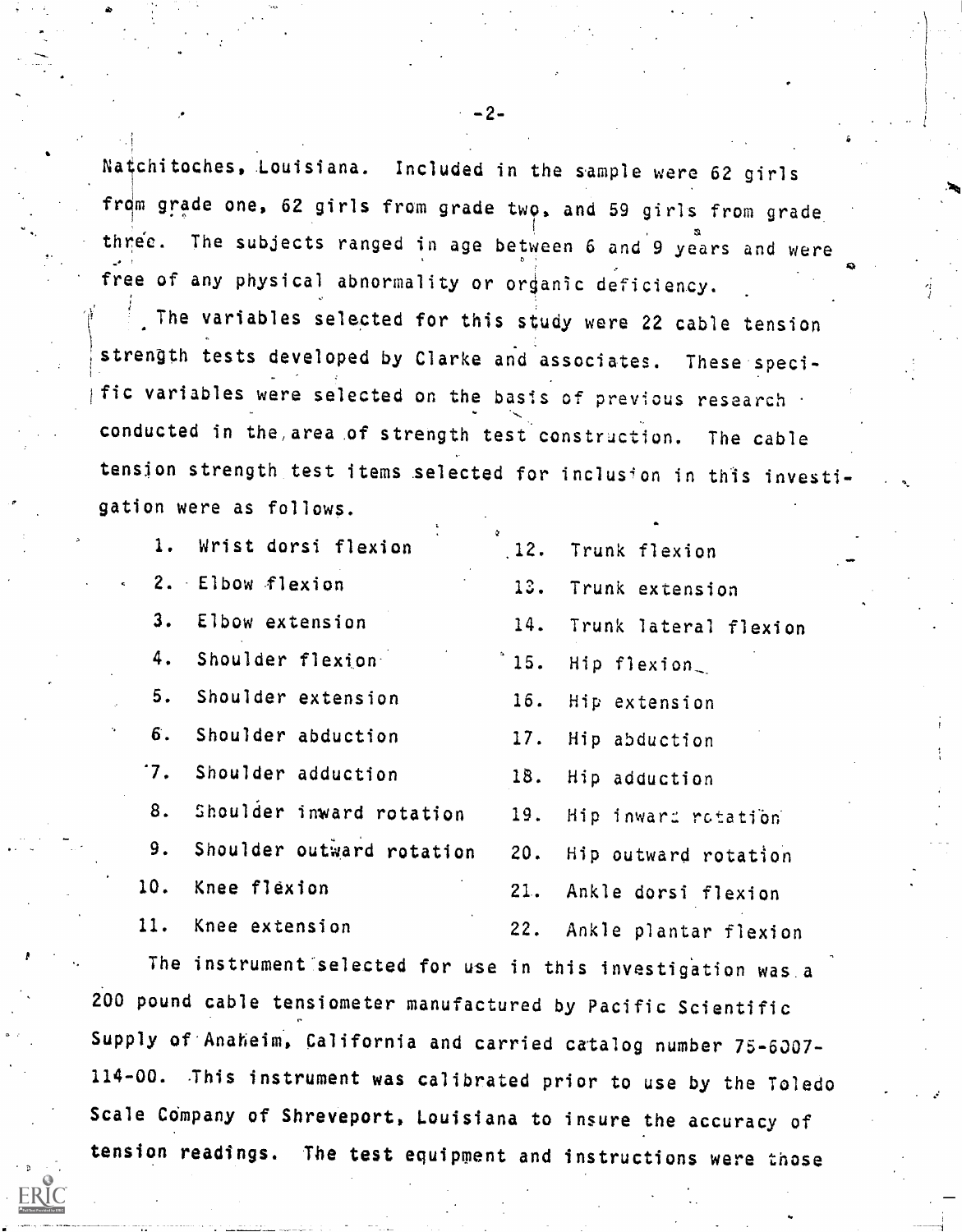proposed by Clarke and Clarke. Certain modifications in strap size were necessary due to the small physical dimensions of the participating subjects and these adjustments were made as the re- $\alpha$  and  $\alpha$ sultoof a pilot study conducted prior to this investigation.

Tester competency was acknowledged when test-retest correlations from the administration of selected tests to the same subjects reached'a coefficient of correlation of .930 or above.  $\qquad \qquad$ These coefficients compared favorably with reliability and objectivity coefficients reported in previous research.

Subjects were administered the cable tension strength tests in a specific sequence which was selected for purposes of practicality and ease of administration. All testing was accomplished in a thirteen week period during the spring of 1972 and was organized in such a manner that subjects were not required to take more than one test item each day. In all instances instructional terminology was modified to correspond with the maturational levels of the students.

## DATA ANALYSIS

After completion of the testing, the data were statistically treated in the following manner. Intercorrelations between all experimental test items were computed using the Pearson product moment formula. The correlation coefficients were factor analyzed according to the principal axes method of factor analysis with the varimax criterion for rotation.

.3.

r e s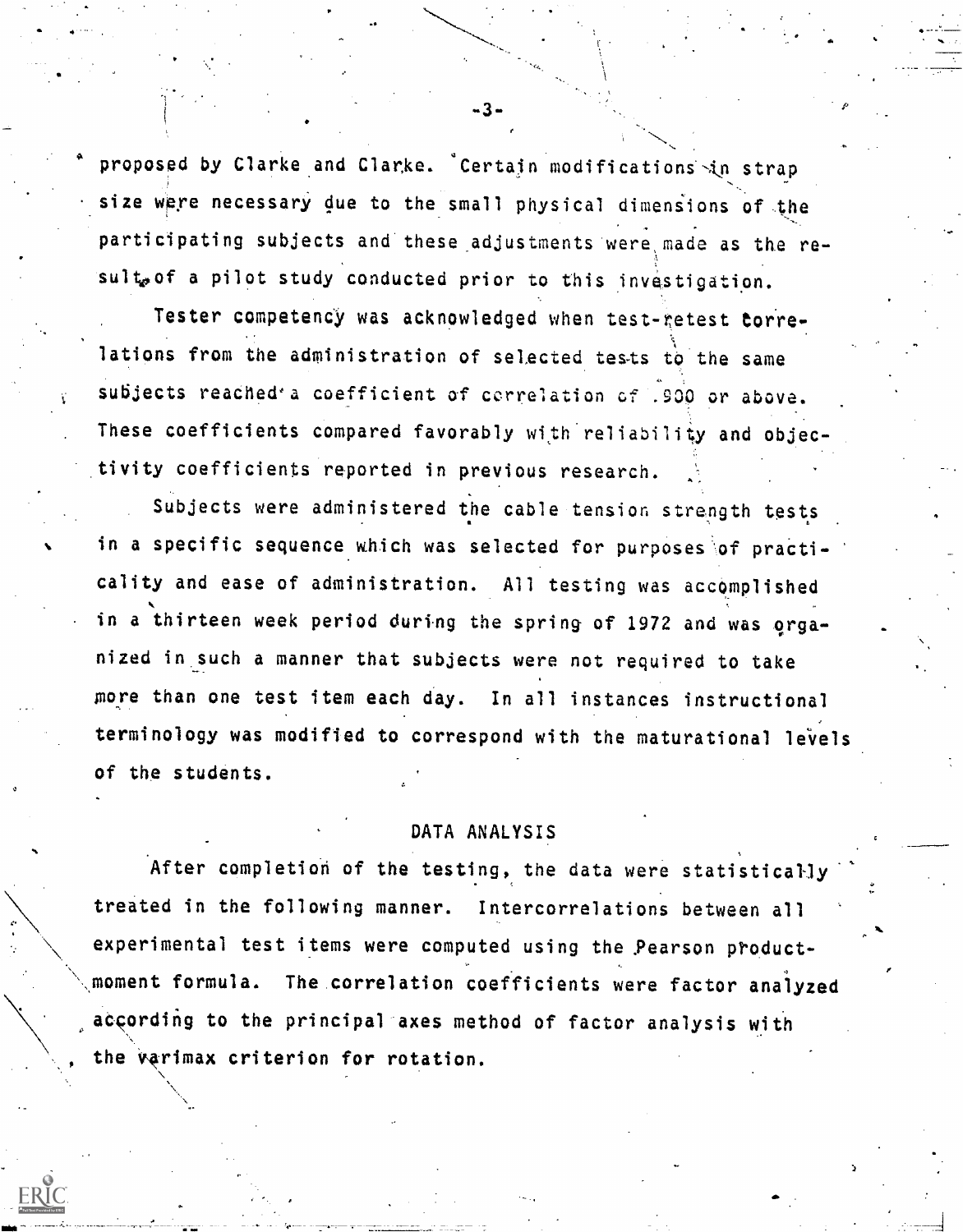The factor analysis of the 22 experimental variables yielded three strength factors with eigenvalues above 1.000 and accounting for 57 percent of the total variance. The highest loading variable on Factor I was Knee Flexion (.695) followed closely by Ankle Plantar Flexion (.686), Hip Outward Rotation (.665) and Hip Inward Rotation (.665). Ad'itionally, several other variables had factor loadings that were rather close to that o knee flexion.

The highest loading variable on Factor II was Shoulder Outward Rotation (.735) followed by Shoulder Inward Rotation (.719), Shoulder Abduction (.675) and Wrist Dorsi Flexion (.666).

For Factor III, the highest loading variable on this factor, was Hip Adduction  $(.715)$ . The only other variable with a factor loading approaching this magnitude was Hip Extension (.549).

As a result of this factor analysis, Knee Flexion, Shoulder Outward Rotation, and Hip Adduction were selected as the cable tension strength test items to include in a gross muscular strength test battery for girls in the lower elementary grades.

f.